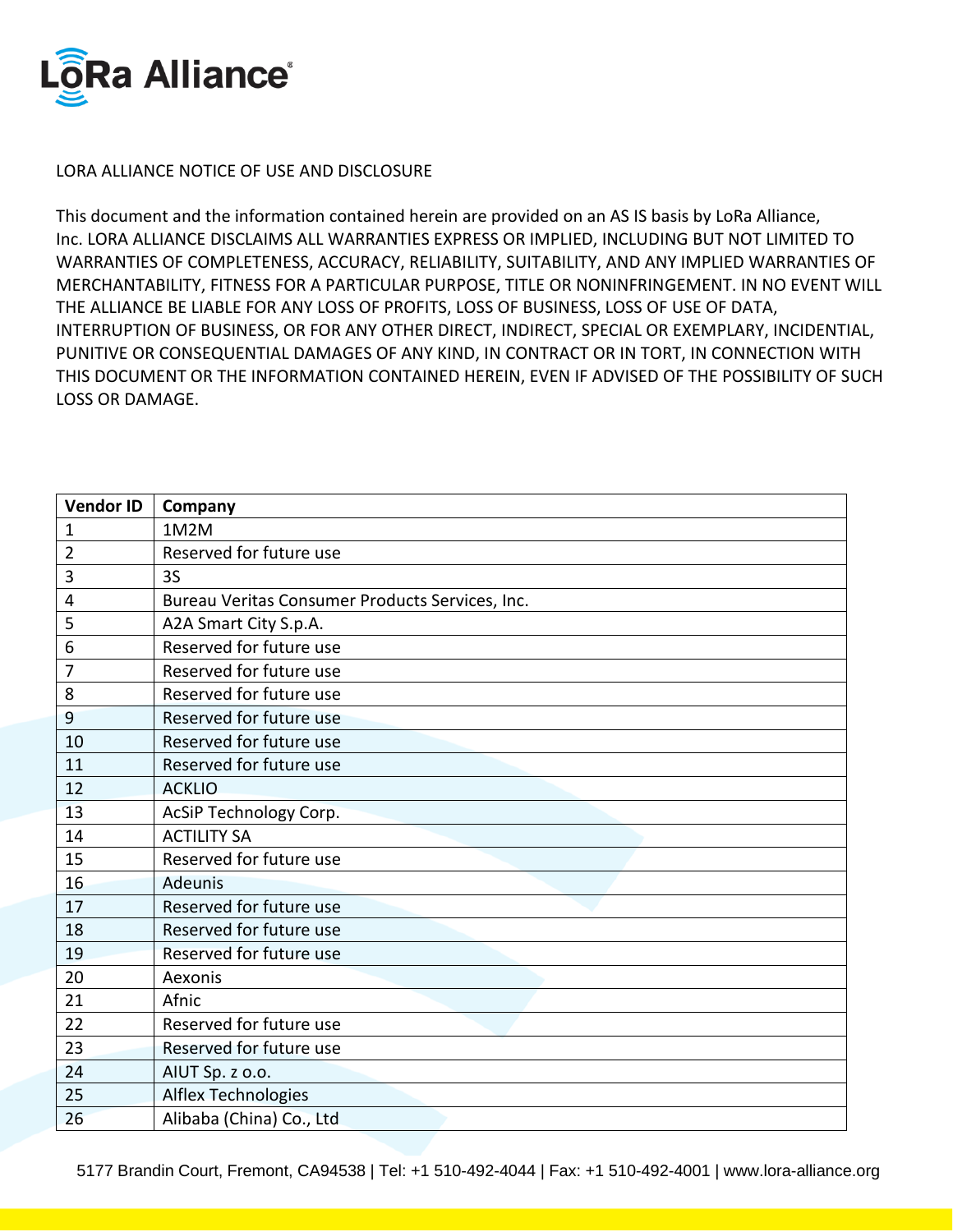

| 27 | Allion Labs, Inc.                        |
|----|------------------------------------------|
| 28 | <b>ALPITEL SPA</b>                       |
| 29 | Reserved for future use                  |
| 30 | Reserved for future use                  |
| 31 | <b>American Tower</b>                    |
| 32 | Reserved for future use                  |
| 33 | Reserved for future use                  |
| 34 | Reserved for future use                  |
| 35 | Reserved for future use                  |
| 36 | Antenna Hungaria Co.                     |
| 37 | Anylink Systems AG                       |
| 38 | <b>APANA</b>                             |
| 39 | Reserved for future use                  |
| 40 | Reserved for future use                  |
| 41 | <b>Arad Technologies</b>                 |
| 42 | Reserved for future use                  |
| 43 | Reserved for future use                  |
| 44 | Reserved for future use                  |
| 45 | Reserved for future use                  |
| 46 | Reserved for future use                  |
| 47 | <b>ARTERIA</b>                           |
| 48 | Reserved for future use                  |
| 49 | <b>ATAL Technologies Limited</b>         |
| 50 | Reserved for future use                  |
| 51 | Reserved for future use                  |
| 52 | Reserved for future use                  |
| 53 | Reserved for future use                  |
| 54 | Reserved for future use                  |
| 55 | Reserved for future use                  |
| 56 | <b>AXATEL SRL</b>                        |
| 57 | Reserved for future use                  |
| 58 | Reserved for future use                  |
| 59 | BAYLAN OLCU ALETLERI SAN. TIC. LTD. STI. |
| 60 | Reserved for future use                  |
| 61 | Reserved for future use                  |
| 62 | Reserved for future use                  |
| 63 | Reserved for future use                  |
| 64 | Reserved for future use                  |
| 65 | <b>BH TECHNOLOGIES</b>                   |
| 66 | <b>Birdz</b>                             |
| 67 | Reserved for future use                  |
| 68 | Netmore                                  |
| 69 | Robert Bosch GmbH                        |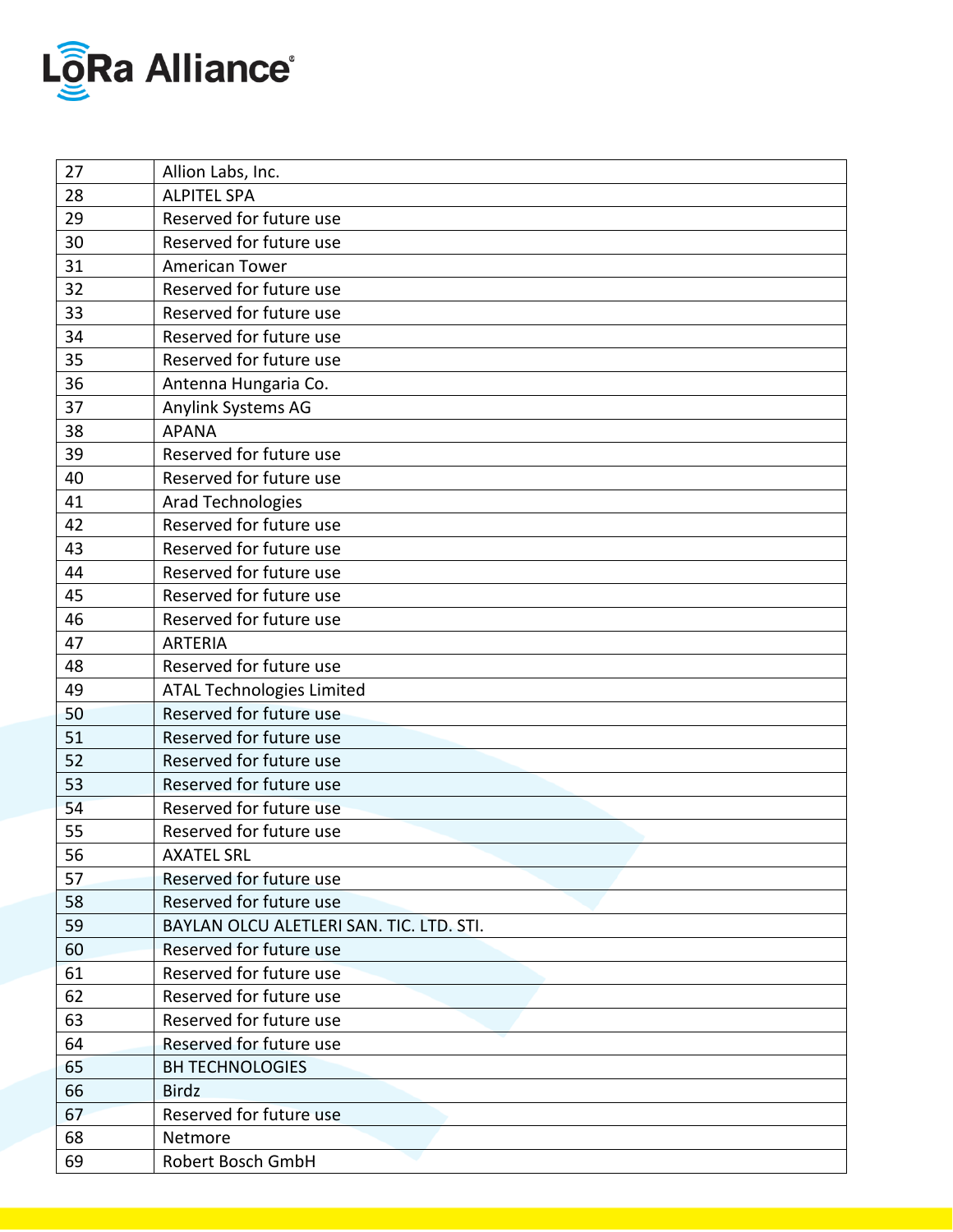

| 70  | <b>Bouygues Telecom</b>                 |
|-----|-----------------------------------------|
| 71  | Reserved for future use                 |
| 72  | Reserved for future use                 |
| 73  | Reserved for future use                 |
| 74  | Reserved for future use                 |
| 75  | Reserved for future use                 |
| 76  | Reserved for future use                 |
| 77  | Reserved for future use                 |
| 78  | Reserved for future use                 |
| 79  | Reserved for future use                 |
| 80  | Ceske Radiokomunikace, a.s.             |
| 81  | <b>Charter Communications</b>           |
| 82  | Reserved for future use                 |
| 83  | Reserved for future use                 |
| 84  | Reserved for future use                 |
| 85  | Reserved for future use                 |
| 86  | Cisco Systems, Inc                      |
| 87  | Reserved for future use                 |
| 88  | Reserved for future use                 |
| 89  | Reserved for future use                 |
| 90  | Reserved for future use                 |
| 91  | Reserved for future use                 |
| 92  | MachineQ, a Comcast Company             |
| 93  | Reserved for future use                 |
| 94  | Comms365 Limited                        |
| 95  | Reserved for future use                 |
| 96  | Reserved for future use                 |
| 97  | Reserved for future use                 |
| 98  | comtac AG                               |
| 99  | Reserved for future use                 |
| 100 | Reserved for future use                 |
| 101 | Reserved for future use                 |
| 102 | Reserved for future use                 |
| 103 | Reserved for future use                 |
| 104 | Reserved for future use                 |
| 105 | Reserved for future use                 |
| 106 | <b>CSEM</b>                             |
| 107 | Reserved for future use                 |
| 108 | Reserved for future use                 |
| 109 | Decentlab GmbH                          |
| 110 | Definium Technologies, Pty Ltd.         |
| 111 | DEKRA Testing and Certification, S.A.U. |
| 112 | Reserved for future use                 |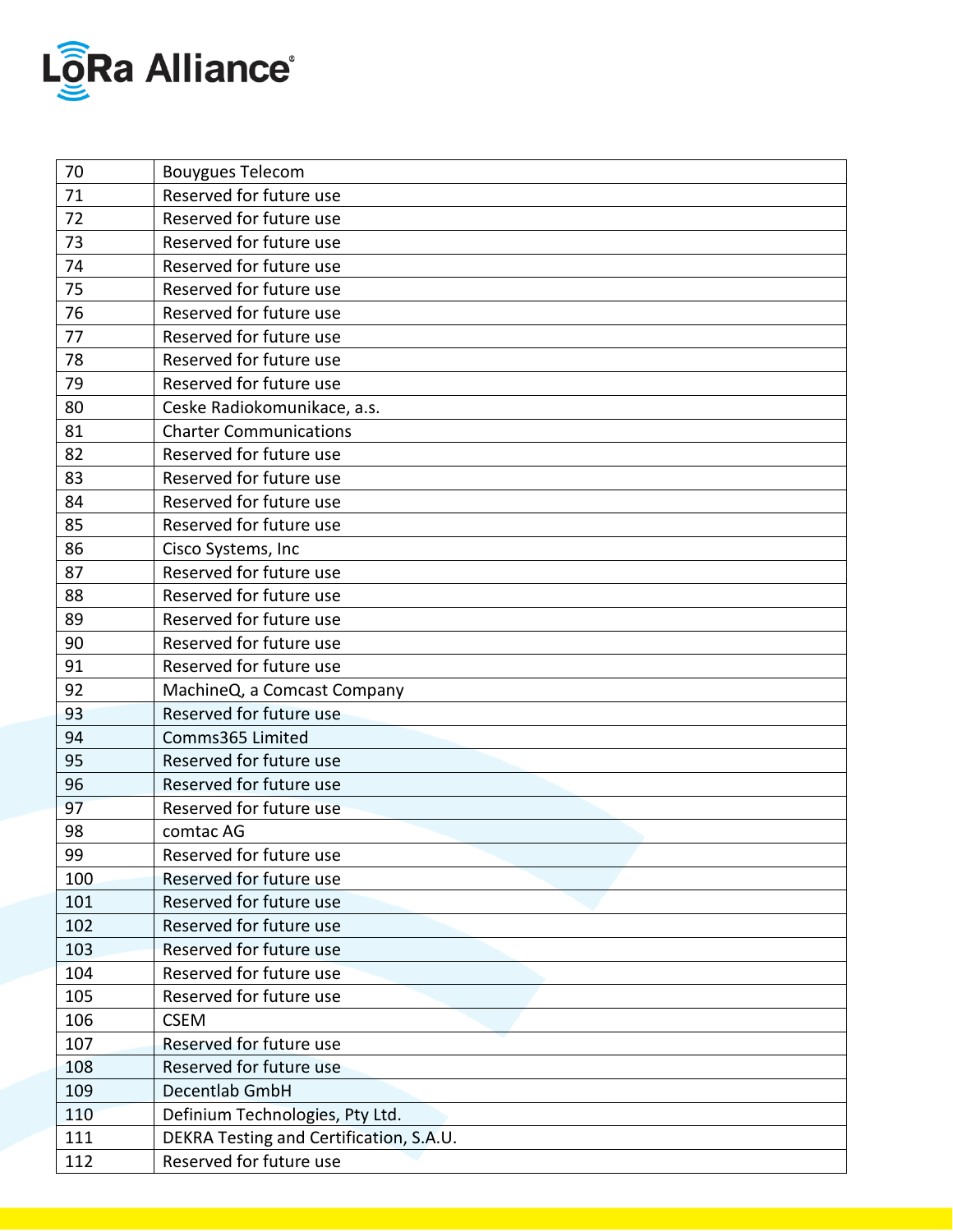

| 113 | Diehl Metering SAS      |
|-----|-------------------------|
| 114 | Reserved for future use |
| 115 | digimondo GmbH          |
| 116 | Digita Oy               |
| 117 | Reserved for future use |
| 118 | Digital Matter Pty Ltd  |
| 119 | Reserved for future use |
| 120 | Reserved for future use |
| 121 | Reserved for future use |
| 122 | Reserved for future use |
| 123 | Reserved for future use |
| 124 | <b>EASEL Inc.</b>       |
| 125 | EasyLinkin Co., LTD.    |
| 126 | Reserved for future use |
| 127 | Reserved for future use |
| 128 | <b>Eddy Solutions</b>   |
| 129 | Reserved for future use |
| 130 | Reserved for future use |
| 131 | Reserved for future use |
| 132 | ElektronikSystem i Ume  |
| 133 | eleven-x                |
| 134 | Reserved for future use |
| 135 | Reserved for future use |
| 136 | Reserved for future use |
| 137 | Reserved for future use |
| 138 | Reserved for future use |
| 139 | Reserved for future use |
| 140 | Reserved for future use |
| 141 | <b>ENTEGA AG</b>        |
| 142 | ER-Telecom              |
| 143 | <b>ETA2U SRL</b>        |
| 144 | Reserved for future use |
| 145 | Etteplan                |
| 146 | Reserved for future use |
| 147 | <b>EUROTECH</b>         |
| 148 | Everynet BV             |
| 149 | <b>EWATTCH</b>          |
| 150 | eWBM Co., Ltd.          |
| 151 | Reserved for future use |
| 152 | Reserved for future use |
| 153 | Reserved for future use |
| 154 | Reserved for future use |
| 155 | Reserved for future use |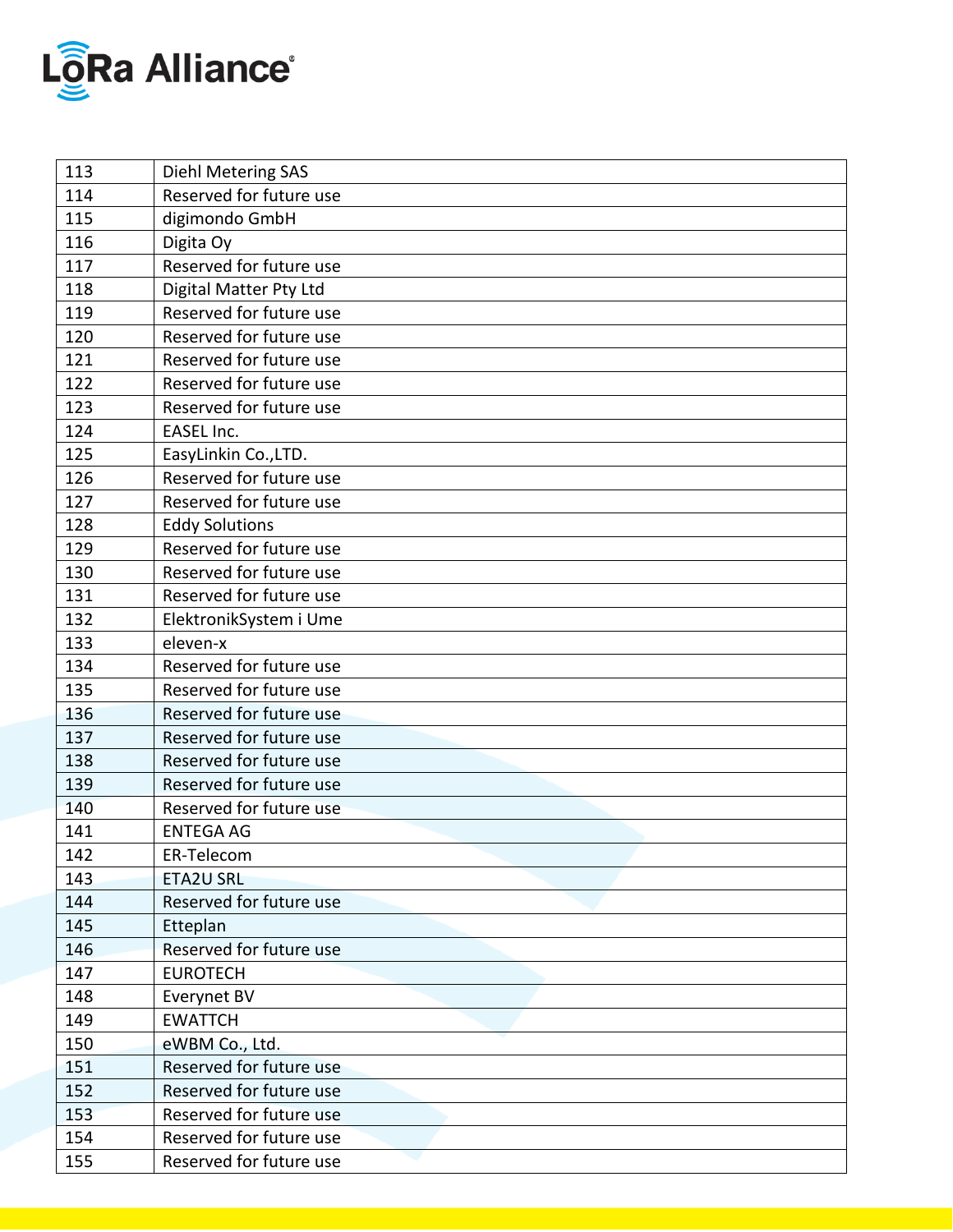

| 156 | Reserved for future use                   |
|-----|-------------------------------------------|
| 157 | ffly4u                                    |
| 158 | Fleet Space Technologies Pty Ltd          |
| 159 | Flex Automotive Gmbh                      |
| 160 | Flexworks limited                         |
| 161 | Focalcrest Inc                            |
| 162 | Reserved for future use                   |
| 163 | Reserved for future use                   |
| 164 | Reserved for future use                   |
| 165 | Reserved for future use                   |
| 166 | <b>Fujitsu Component Limited</b>          |
| 167 | Reserved for future use                   |
| 168 | Reserved for future use                   |
| 169 | Reserved for future use                   |
| 170 | Reserved for future use                   |
| 171 | Reserved for future use                   |
| 172 | Reserved for future use                   |
| 173 | Reserved for future use                   |
| 174 | Reserved for future use                   |
| 175 | Reserved for future use                   |
| 176 | Reserved for future use                   |
| 177 | Reserved for future use                   |
| 178 | Reserved for future use                   |
| 179 | Reserved for future use                   |
| 180 | Reserved for future use                   |
| 181 | Reserved for future use                   |
| 182 | Hangzhou Lowan Information Technology Co. |
| 183 | Reserved for future use                   |
| 184 | Reserved for future use                   |
| 185 | Reserved for future use                   |
| 186 | Hexing Electrical Co., Ltd.               |
| 187 | Reserved for future use                   |
| 188 | Holley Technology Ltd.                    |
| 189 | Reserved for future use                   |
| 190 | Reserved for future use                   |
| 191 | Reserved for future use                   |
| 192 | Reserved for future use                   |
| 193 | Reserved for future use                   |
| 194 | Reserved for future use                   |
| 195 | Reserved for future use                   |
| 196 | Reserved for future use                   |
| 197 | iioote AB                                 |
| 198 | Reserved for future use                   |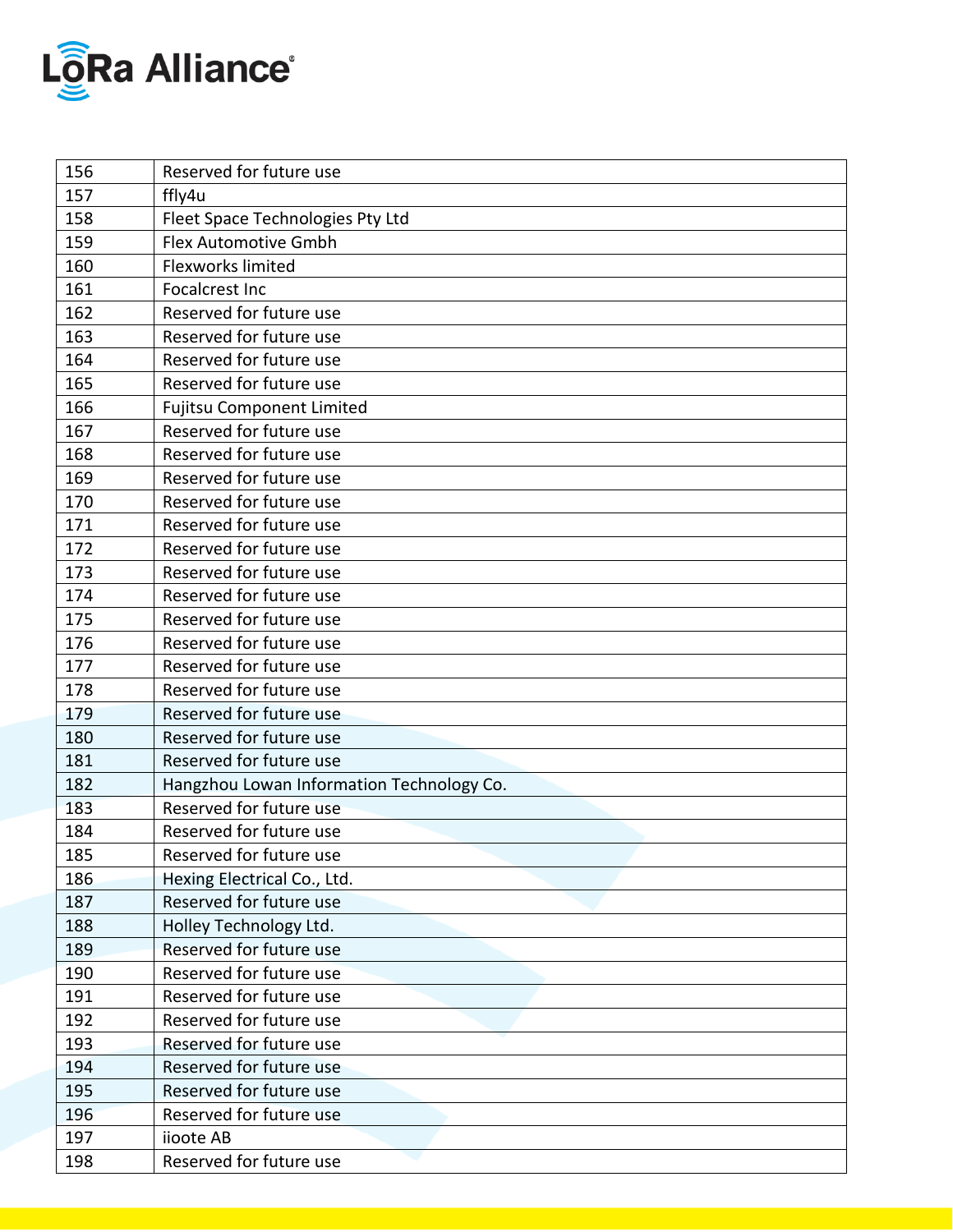

| 199 | <b>IMST GmbH</b>                                              |
|-----|---------------------------------------------------------------|
| 200 | Reserved for future use                                       |
| 201 | Reserved for future use                                       |
| 202 | Reserved for future use                                       |
| 203 | Reserved for future use                                       |
| 204 | Reserved for future use                                       |
| 205 | Reserved for future use                                       |
| 206 | INTERCOMP S.p.A.                                              |
| 207 | Reserved for future use                                       |
| 208 | Invenit B.V.                                                  |
| 209 | Invisible Systems Ltd                                         |
| 210 | Reserved for future use                                       |
| 211 | <b>INVOXIA</b>                                                |
| 212 | Last Mile Solutions AS                                        |
| 213 | Reserved for future use                                       |
| 214 | Reserved for future use                                       |
| 215 | Reserved for future use                                       |
| 216 | Reserved for future use                                       |
| 217 | Itron, Inc.                                                   |
| 218 | Reserved for future use                                       |
| 219 | Reserved for future use                                       |
| 220 | <b>JRI</b>                                                    |
| 221 | Reserved for future use                                       |
| 222 | <b>KELLER AG fur Druckmesstechnik</b>                         |
| 223 | <b>KERLINK</b>                                                |
| 224 | Kiwi Technology Inc.                                          |
| 225 | Kolff Computer Supplies b.v.                                  |
| 226 | Kolmostar                                                     |
| 227 | Konica Minolta Business Solutions Europe                      |
| 228 | Kontron Modular Computers                                     |
| 229 | Korea Institute of Science and Technology Information (KISTI) |
| 230 | Reserved for future use                                       |
| 231 | <b>KPN</b>                                                    |
| 232 | Reserved for future use                                       |
| 233 | Reserved for future use                                       |
| 234 | Lacuna Space Ltd.                                             |
| 235 | Laird Connectivity, Inc.                                      |
| 236 | Lapp Automaatio                                               |
| 237 | Reserved for future use                                       |
| 238 | Reserved for future use                                       |
| 239 | Reserved for future use                                       |
| 240 | Legrand                                                       |
| 241 | Reserved for future use                                       |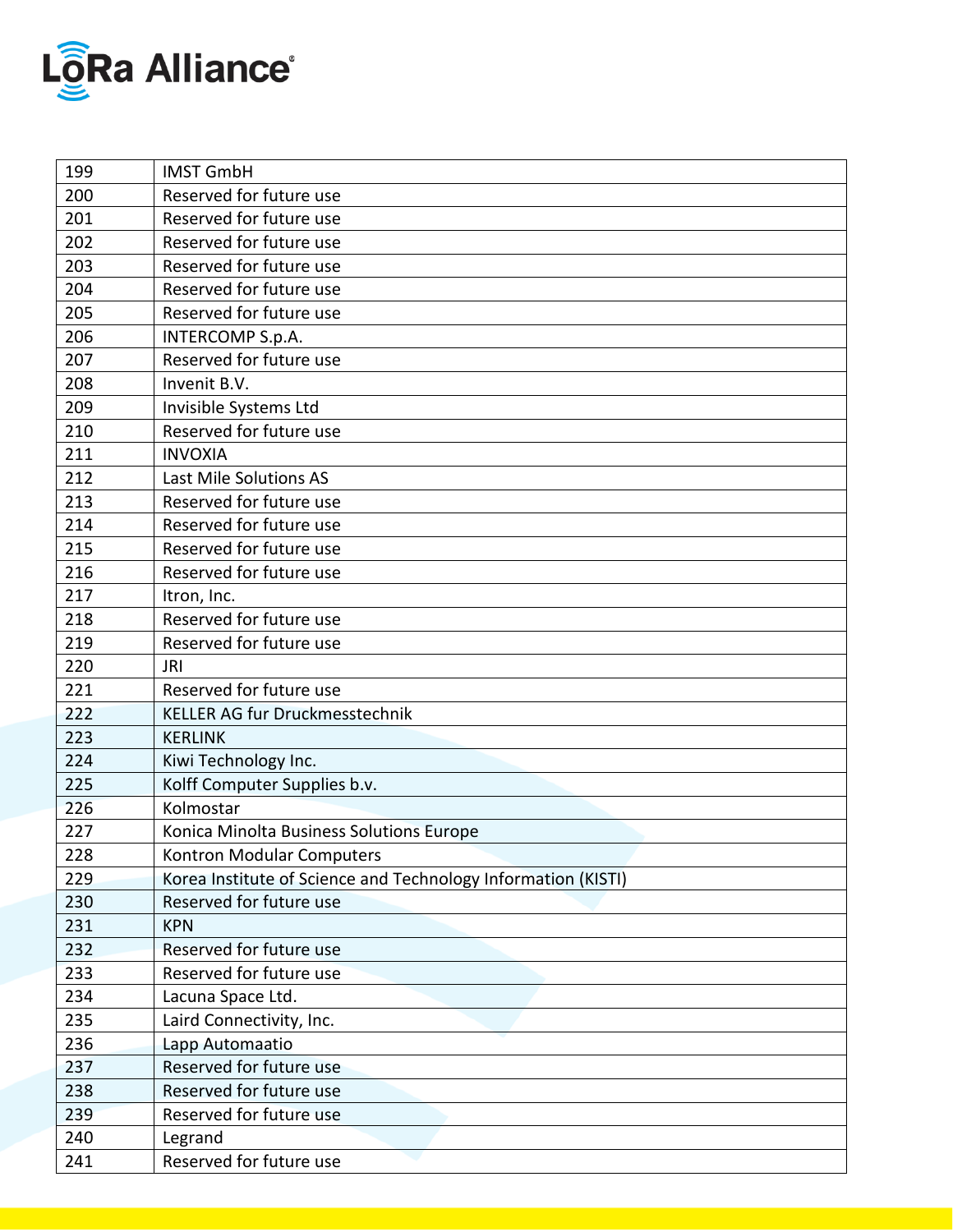

| 242 | Lierda Science & Technology Group Co., Ltd       |
|-----|--------------------------------------------------|
| 243 | Reserved for future use                          |
| 244 | Reserved for future use                          |
| 245 | Reserved for future use                          |
| 246 | LORIOT.io                                        |
| 247 | Reserved for future use                          |
| 248 | Lucy Zodion                                      |
| 249 | Reserved for future use                          |
| 250 | Reserved for future use                          |
| 251 | Lyse AS                                          |
| 252 | Reserved for future use                          |
| 253 | <b>Machines Talk</b>                             |
| 254 | Macnica, Inc                                     |
| 255 | Maddalena S.p.A.                                 |
| 256 | Magnitude Space B.V.                             |
| 257 | Reserved for future use                          |
| 258 | Reserved for future use                          |
| 259 | MCF88 SRL                                        |
| 260 | <b>MEAS FRANCE</b>                               |
| 261 | Menowatt Ge S.p.A.                               |
| 262 | Reserved for future use                          |
| 263 | Meshed Pty Ltd                                   |
| 264 | Meshify                                          |
| 265 | Reserved for future use                          |
| 266 | Microchip Technology                             |
| 267 | Microshare Inc                                   |
| 268 | Reserved for future use                          |
| 269 | Reserved for future use                          |
| 270 | Mipot S.p.a.                                     |
| 271 | Reserved for future use                          |
| 272 | <b>Miromico AG</b>                               |
| 273 | Reserved for future use                          |
| 274 | Motorola Solutions Inc.                          |
| 275 | Reserved for future use                          |
| 276 | <b>Mueller Systems</b>                           |
| 277 | Multi-Tech Systems, Inc                          |
| 278 | Reserved for future use                          |
| 279 | MURATA ELECTRONICS EUROPE BV                     |
| 280 | myDevices                                        |
| 281 | Reserved for future use                          |
| 282 | Nable communications                             |
| 283 | <b>National Narrowband Network Communication</b> |
| 284 | Reserved for future use                          |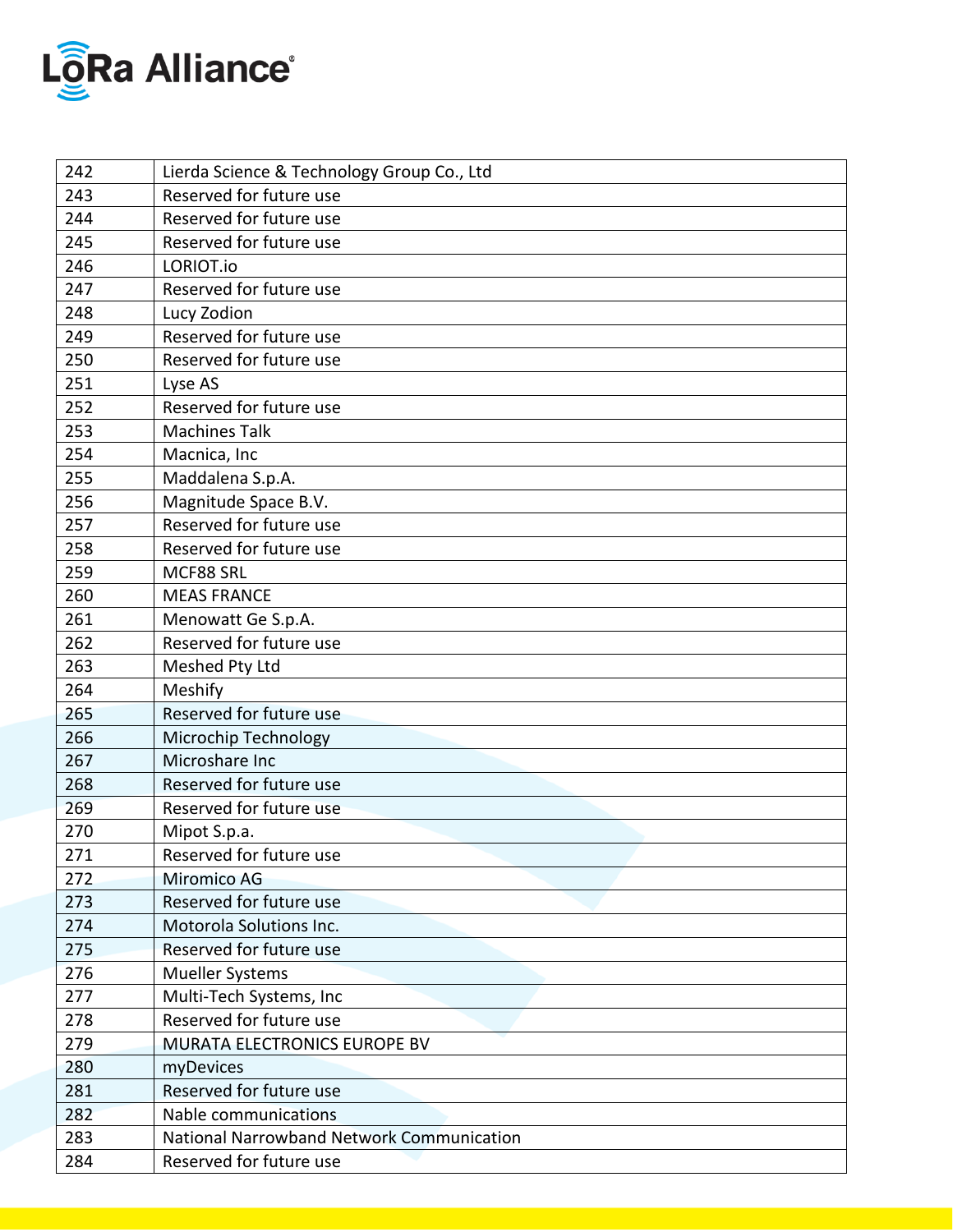

| 285 | <b>NEC Corporation</b>          |
|-----|---------------------------------|
| 286 | <b>Nemeus</b>                   |
| 287 | Neptune Technology Group, Inc.  |
| 288 | Reserved for future use         |
| 289 | Netvox Technology Co., Ltd.     |
| 290 | Reserved for future use         |
| 291 | Reserved for future use         |
| 292 | Reserved for future use         |
| 293 | Reserved for future use         |
| 294 | Reserved for future use         |
| 295 | Nippon Telephone and Telegraph  |
| 296 | <b>NKE WATTECO</b>              |
| 297 | Northern Mechatronics Inc.      |
| 298 | Nsoft India ServicesPvt Ltd     |
| 299 | Occammd                         |
| 300 | Reserved for future use         |
| 301 | Reserved for future use         |
| 302 | Reserved for future use         |
| 303 | Oi Electric Company Ltd.        |
| 304 | Oki Electric Industry Co., Ltd. |
| 305 | Reserved for future use         |
| 306 | Omniimpex GmbH                  |
| 307 | Onethinx B.V.                   |
| 308 | <b>ORANGE</b>                   |
| 309 | OrbiWise                        |
| 310 | Oresundskraft AB                |
| 311 | Reserved for future use         |
| 312 | Orion System LLP                |
| 313 | <b>OXON AG</b>                  |
| 314 | PacketWorx Inc.                 |
| 315 | Parametric Engineering GmbH     |
| 316 | Reserved for future use         |
| 317 | Reserved for future use         |
| 318 | Reserved for future use         |
| 319 | Reserved for future use         |
| 320 | Reserved for future use         |
| 321 | Reserved for future use         |
| 322 | Reserved for future use         |
| 323 | ProEsys Srl                     |
| 324 | Reserved for future use         |
| 325 | <b>Proximus SA</b>              |
| 326 | Reserved for future use         |
| 327 | Reserved for future use         |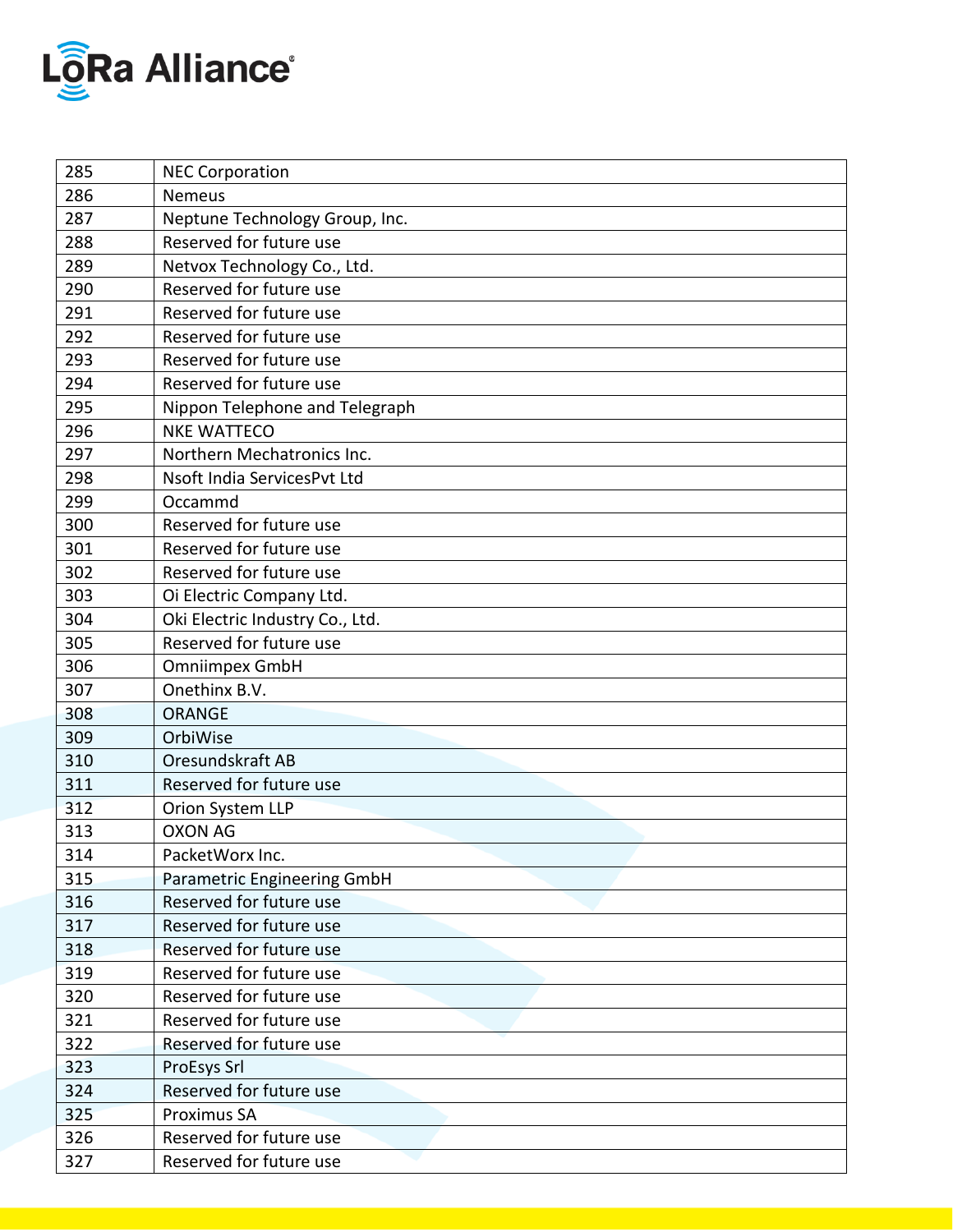

| 328 | Reserved for future use                    |
|-----|--------------------------------------------|
| 329 | Pycom                                      |
| 330 | Reserved for future use                    |
| 331 | Reserved for future use                    |
| 332 | Reserved for future use                    |
| 333 | Reserved for future use                    |
| 334 | Radio Bridge Inc                           |
| 335 | Rakon Limited                              |
| 336 | Reserved for future use                    |
| 337 | Reserved for future use                    |
| 338 | Reserved for future use                    |
| 339 | Reserved for future use                    |
| 340 | Reserved for future use                    |
| 341 | <b>REQUEA</b>                              |
| 342 | Reserved for future use                    |
| 343 | Reserved for future use                    |
| 344 | Reserved for future use                    |
| 345 | Reserved for future use                    |
| 346 | Reserved for future use                    |
| 347 | Reserved for future use                    |
| 348 | Reserved for future use                    |
| 349 | Reserved for future use                    |
| 350 | RuiXingHengFang Network(Shenzhen) Co., Itd |
| 351 | Reserved for future use                    |
| 352 | <b>Ryoden Corporation</b>                  |
| 353 | SAGEMCOM BROADBAND SAS                     |
| 354 | Reserved for future use                    |
| 355 | Reserved for future use                    |
| 356 | Schneider Electric                         |
| 357 | Reserved for future use                    |
| 358 | <b>SEAS-NVE</b>                            |
| 359 | Reserved for future use                    |
| 360 | Reserved for future use                    |
| 361 | Reserved for future use                    |
| 362 | Semtech                                    |
| 363 | Senet, Inc.                                |
| 364 | SenRa Tech Pvt. Ltd.                       |
| 365 | Reserved for future use                    |
| 366 | SenseWay, Inc.                             |
| 367 | Reserved for future use                    |
| 368 | Reserved for future use                    |
| 369 | Reserved for future use                    |
| 370 | Reserved for future use                    |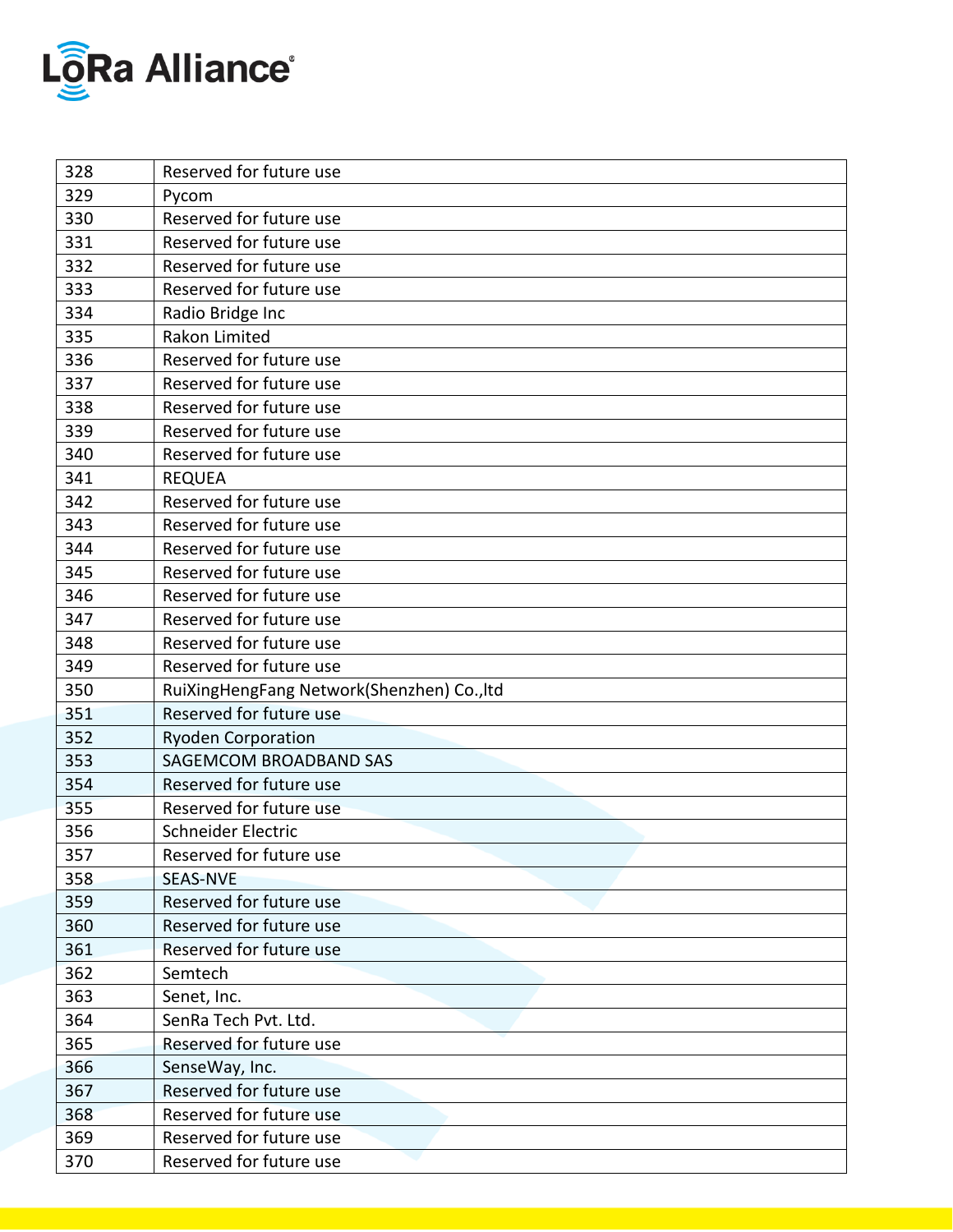

| 371 | Reserved for future use                   |
|-----|-------------------------------------------|
| 372 | Shenzhen Friendcom Technology Development |
| 373 | Reserved for future use                   |
| 374 | Reserved for future use                   |
| 375 | Shinko Shoji Co., Ltd.                    |
| 376 | Reserved for future use                   |
| 377 | Reserved for future use                   |
| 378 | <b>SIRADEL</b>                            |
| 379 | Reserved for future use                   |
| 380 | <b>SK Telecom</b>                         |
| 381 | Reserved for future use                   |
| 382 | Skyhook Wireless, Inc                     |
| 383 | Reserved for future use                   |
| 384 | Reserved for future use                   |
| 385 | Reserved for future use                   |
| 386 | Reserved for future use                   |
| 387 | <b>SMK Corporation</b>                    |
| 388 | SoftBank Corp.                            |
| 389 | Reserved for future use                   |
| 390 | Reserved for future use                   |
| 391 | Spark New Zealand Trading Limited         |
| 392 | SparkLAN Communications Inc.              |
| 393 | Reserved for future use                   |
| 394 | Reserved for future use                   |
| 395 | <b>STACKFORCE GmbH</b>                    |
| 396 | Reserved for future use                   |
| 397 | Reserved for future use                   |
| 398 | STMicroelectronics International NV       |
| 399 | Reserved for future use                   |
| 400 | Reserved for future use                   |
| 401 | <b>STREGA SPRL</b>                        |
| 402 | Reserved for future use                   |
| 403 | Reserved for future use                   |
| 404 | Swisscom (Switzerland) Ltd                |
| 405 | Switch Science, Inc.                      |
| 406 | Syrinx Industrial Electronics b.v.        |
| 407 | <b>SYSDEV Srl</b>                         |
| 408 | Reserved for future use                   |
| 409 | <b>TalkPool AB</b>                        |
| 410 | Reserved for future use                   |
| 411 | Reserved for future use                   |
| 412 | Reserved for future use                   |
| 413 | Reserved for future use                   |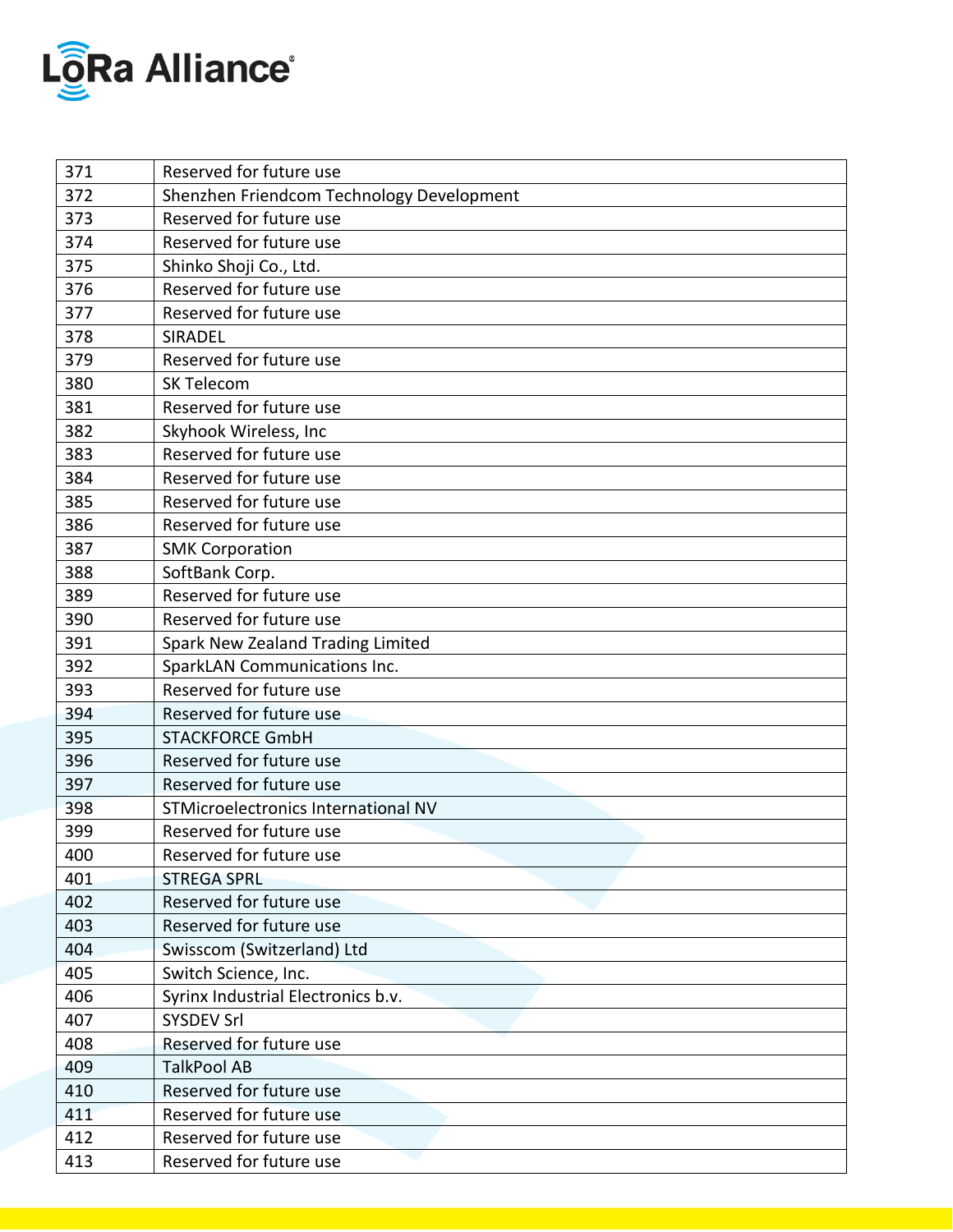

| 414 | Reserved for future use                          |
|-----|--------------------------------------------------|
| 415 | <b>TEKTELIC Communications Inc.</b>              |
| 416 | Reserved for future use                          |
| 417 | <b>Telecommunications Technology Association</b> |
| 418 | Reserved for future use                          |
| 419 | Reserved for future use                          |
| 420 | <b>Telent GmbH</b>                               |
| 421 | Reserved for future use                          |
| 422 | Telog Instruments, Inc.                          |
| 423 | Reserved for future use                          |
| 424 | Reserved for future use                          |
| 425 | Reserved for future use                          |
| 426 | Reserved for future use                          |
| 427 | Reserved for future use                          |
| 428 | The Things Network Foundation                    |
| 429 | Reserved for future use                          |
| 430 | Reserved for future use                          |
| 431 | Reserved for future use                          |
| 432 | Reserved for future use                          |
| 433 | Reserved for future use                          |
| 434 | Reserved for future use                          |
| 435 | Reserved for future use                          |
| 436 | <b>Turbo Technologies Corporation</b>            |
| 437 | <b>TUV Rheinland Group</b>                       |
| 438 | Reserved for future use                          |
| 439 | <b>UNIDATA SPA</b>                               |
| 440 | Reserved for future use                          |
| 441 | Reserved for future use                          |
| 442 | Universitat Oberta de Catalunya                  |
| 443 | Reserved for future use                          |
| 444 | Reserved for future use                          |
| 445 | Reserved for future use                          |
| 446 | University of Saskatchewan                       |
| 447 | Reserved for future use                          |
| 448 | Reserved for future use                          |
| 449 | <b>Urmet TLC</b>                                 |
| 450 | Reserved for future use                          |
| 451 | Ventia Utility Services Pty Ltd                  |
| 452 | Reserved for future use                          |
| 453 | <b>Viloc</b>                                     |
| 454 | Vision Metering, LLC                             |
| 455 | <b>Vision Valley</b>                             |
| 456 | VOLANSYS TECHNOLOGIES PVT. LTD.                  |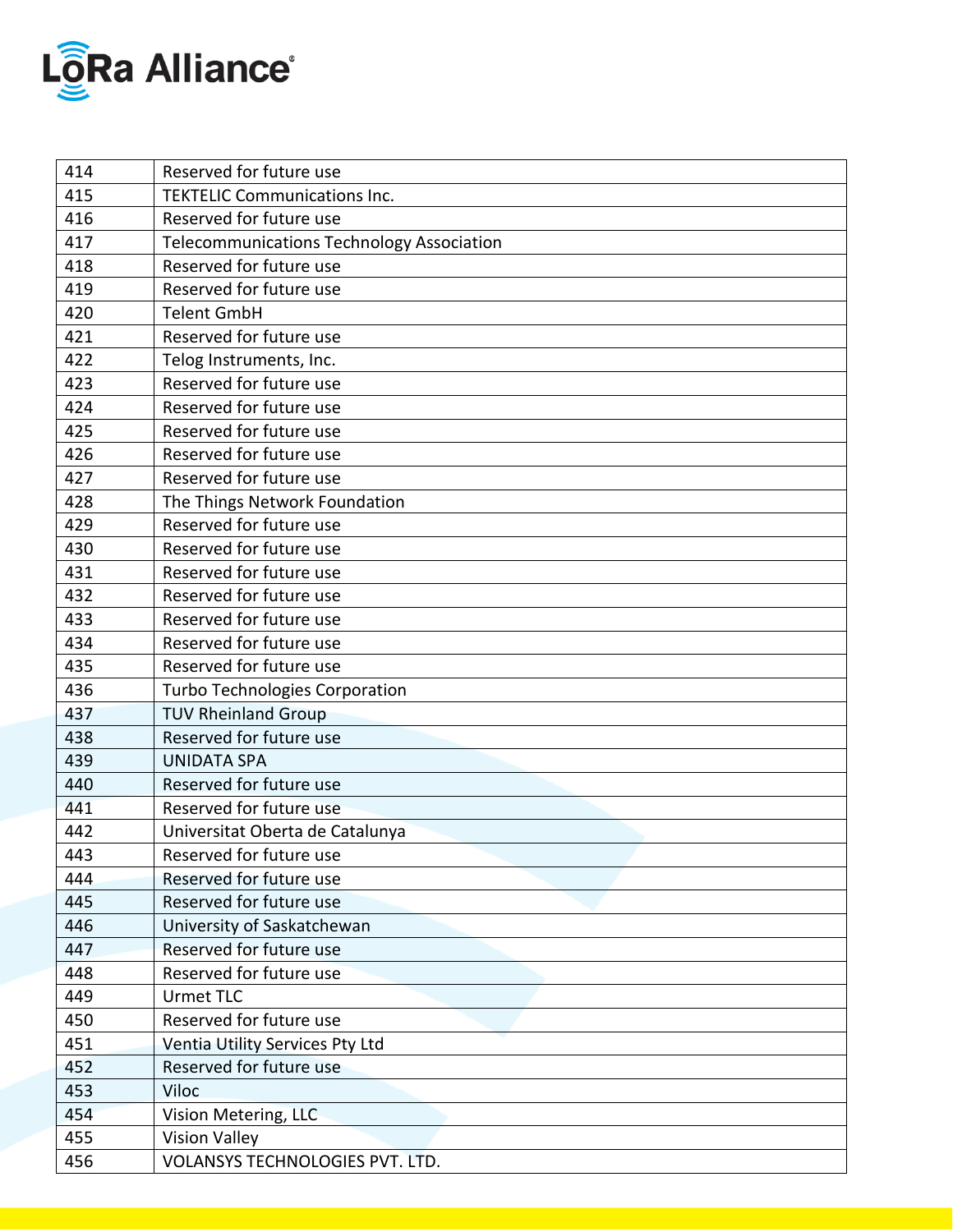

| 457 | Reserved for future use                                   |
|-----|-----------------------------------------------------------|
| 458 | Reserved for future use                                   |
| 459 | Reserved for future use                                   |
| 460 | Wifx Sarl                                                 |
| 461 | Reserved for future use                                   |
| 462 | Reserved for future use                                   |
| 463 | Reserved for future use                                   |
| 464 | Reserved for future use                                   |
| 465 | Reserved for future use                                   |
| 466 | Worldsensing S.L.                                         |
| 467 | Reserved for future use                                   |
| 468 | X-Telia Group inc.                                        |
| 469 | Reserved for future use                                   |
| 470 | Reserved for future use                                   |
| 471 | Reserved for future use                                   |
| 472 | Reserved for future use                                   |
| 473 | Yokogawa Electric Corporation                             |
| 474 | Minol ZENNER Connect GmbH                                 |
| 475 | Reserved for future use                                   |
| 476 | Reserved for future use                                   |
| 477 | Reserved for future use                                   |
| 478 | Reserved for future use                                   |
| 479 | Reserved for future use                                   |
| 480 | VTC Digital Telecommunications One Member Company Limited |
| 481 | Reserved for future use                                   |
| 482 | Insight SIP SAS                                           |
| 483 | Nippon Signal Co., Ltd.                                   |
| 484 | Reserved for future use                                   |
| 485 | <b>Renesas Electronics Corporation</b>                    |
| 486 | Reserved for future use                                   |
| 487 | Reserved for future use                                   |
| 488 | Reserved for future use                                   |
| 489 | Reserved for future use                                   |
| 490 | Reserved for future use                                   |
| 491 | Reserved for future use                                   |
| 492 | Aartesys AG                                               |
| 493 | Reserved for future use                                   |
| 494 | Reserved for future use                                   |
| 495 | Reserved for future use                                   |
| 496 | Reserved for future use                                   |
| 497 | Reserved for future use                                   |
| 498 | Allora Factory                                            |
| 499 | Reserved for future use                                   |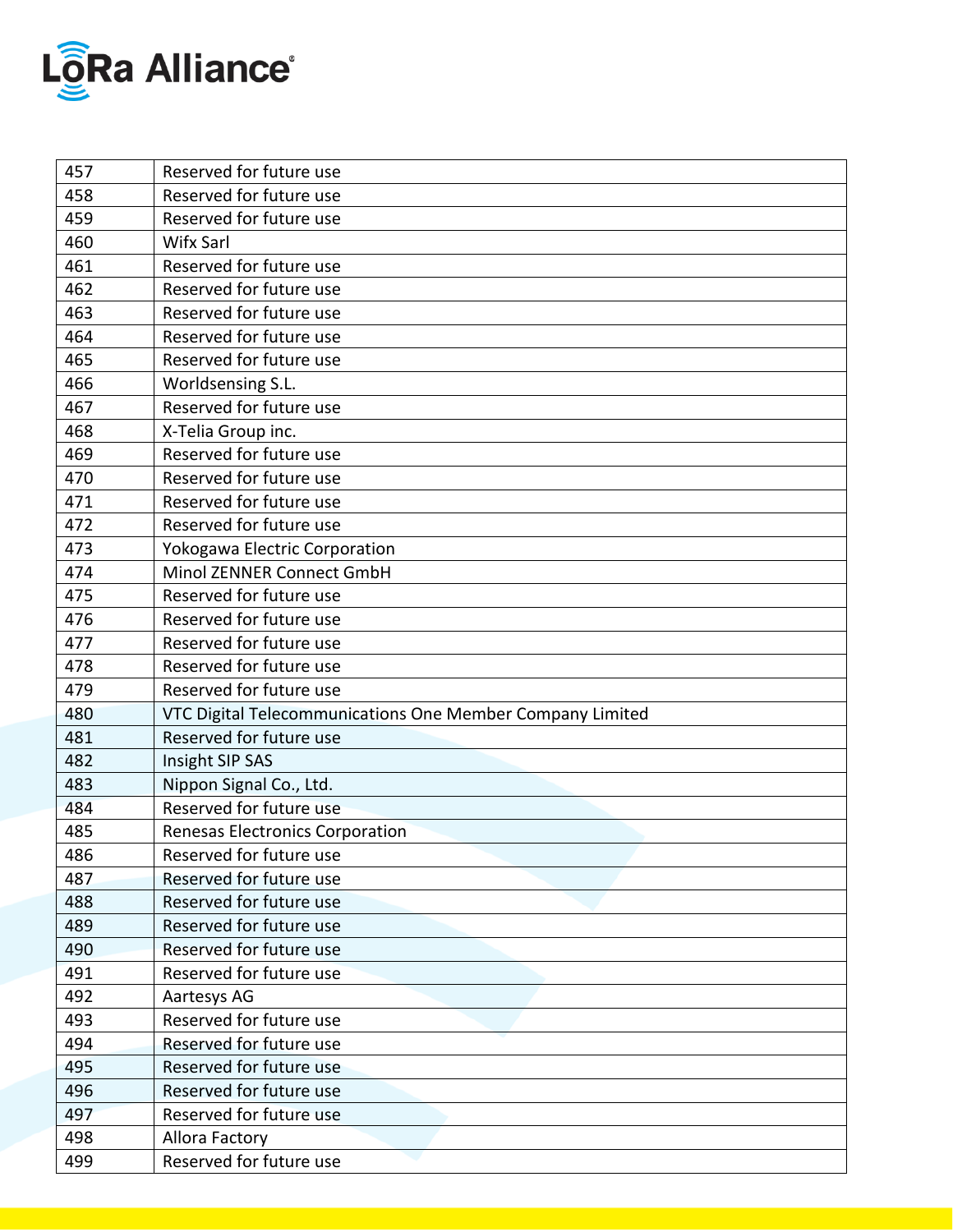

| 500 | Reserved for future use                                |
|-----|--------------------------------------------------------|
| 501 | Reserved for future use                                |
| 502 | Reserved for future use                                |
| 503 | Reserved for future use                                |
| 504 | Metova Inc.                                            |
| 505 | Reserved for future use                                |
| 506 | Reserved for future use                                |
| 507 | Shenzhen Tencent Computer Systems Company Limited      |
| 508 | Reserved for future use                                |
| 509 | Reserved for future use                                |
| 510 | Reserved for future use                                |
| 511 | Telekom Srbija                                         |
| 512 | Reserved for future use                                |
| 513 | Reserved for future use                                |
| 514 | Reserved for future use                                |
| 515 | Lobaro GmbH                                            |
| 516 | Akenza AG                                              |
| 517 | Reserved for future use                                |
| 518 | Reserved for future use                                |
| 519 | Sauermann Group                                        |
| 520 | Reserved for future use                                |
| 521 | Reserved for future use                                |
| 522 | Reserved for future use                                |
| 523 | Reserved for future use                                |
| 524 | Reserved for future use                                |
| 525 | Reserved for future use                                |
| 526 | Rossma LTD                                             |
| 527 | Komro GmbH                                             |
| 528 | <b>B Meters SRL</b>                                    |
| 529 | Reserved for future use                                |
| 530 | Reserved for future use                                |
| 531 | Reserved for future use                                |
| 532 | Reserved for future use                                |
| 533 | <b>NEPTUNE Information Technologies GmbH</b>           |
| 534 | Richardson RFPD                                        |
| 535 | Reserved for future use                                |
| 536 | ASR Microelectronics (Shanghai) Co., Ltd.              |
| 537 | Andorra Telecom SAU                                    |
| 538 | China Academy of Information Communications Technology |
| 539 | CyberEye Research Labs & Security Solutions Pvt. Ltd.  |
| 540 | <b>ResIOT Ublsoftware Srl</b>                          |
| 541 | Reserved for future use                                |
| 542 | Reserved for future use                                |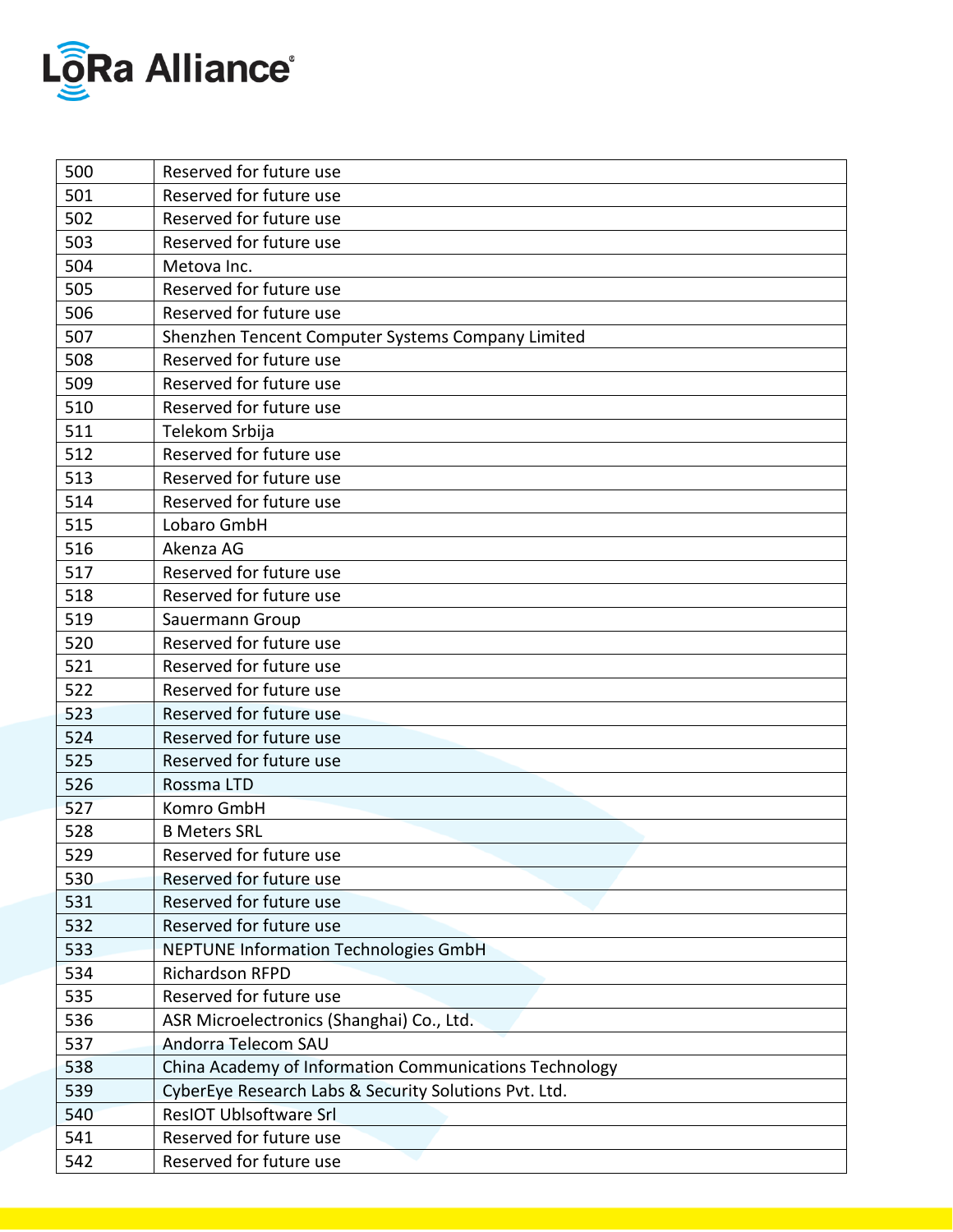

| 543 | <b>G2 Misuratori SRL</b>                                        |
|-----|-----------------------------------------------------------------|
| 544 | Reserved for future use                                         |
| 545 | Reserved for future use                                         |
| 546 | Reserved for future use                                         |
| 547 | Reserved for future use                                         |
| 548 | Arthur D Riley & Co Ltd                                         |
| 549 | Reserved for future use                                         |
| 550 | Reserved for future use                                         |
| 551 | Reserved for future use                                         |
| 552 | Reserved for future use                                         |
| 553 | Social Area Networks Co., Ltd.                                  |
| 554 | Reserved for future use                                         |
| 555 | Reserved for future use                                         |
| 556 | <b>OPTAGE Inc</b>                                               |
| 557 | Reserved for future use                                         |
| 558 | Bharat Institute of Engg + Tech                                 |
| 559 | Reserved for future use                                         |
| 560 | Instituto Brasilia De Tecnologia E Inovacao                     |
| 561 | Asociatia Pentru Dezvoltare Si Mediu                            |
| 562 | Reserved for future use                                         |
| 563 | Africa Connect                                                  |
| 564 | eSenseLab Ltd.                                                  |
| 565 | Reserved for future use                                         |
| 566 | Reserved for future use                                         |
| 567 | Reserved for future use                                         |
| 568 | CareBand, Inc                                                   |
| 569 | <b>Target Corporation</b>                                       |
| 570 | RAKwireless Technology Co.                                      |
| 571 | Reserved for future use                                         |
| 572 | sigrenEa SAS                                                    |
| 573 | Reserved for future use                                         |
| 574 | <b>Elvaco AB</b>                                                |
| 575 | Reserved for future use                                         |
| 576 | Reserved for future use                                         |
| 577 | International Centre for Free and Open Source Software (ICFOSS) |
| 578 | Reserved for future use                                         |
| 579 | OpenIOT                                                         |
| 580 | Reserved for future use                                         |
| 581 | Reserved for future use                                         |
| 582 | Reserved for future use                                         |
| 583 | Reserved for future use                                         |
| 584 | Universidad Politecnica de Cartagena                            |
| 585 | CM Systems LLC                                                  |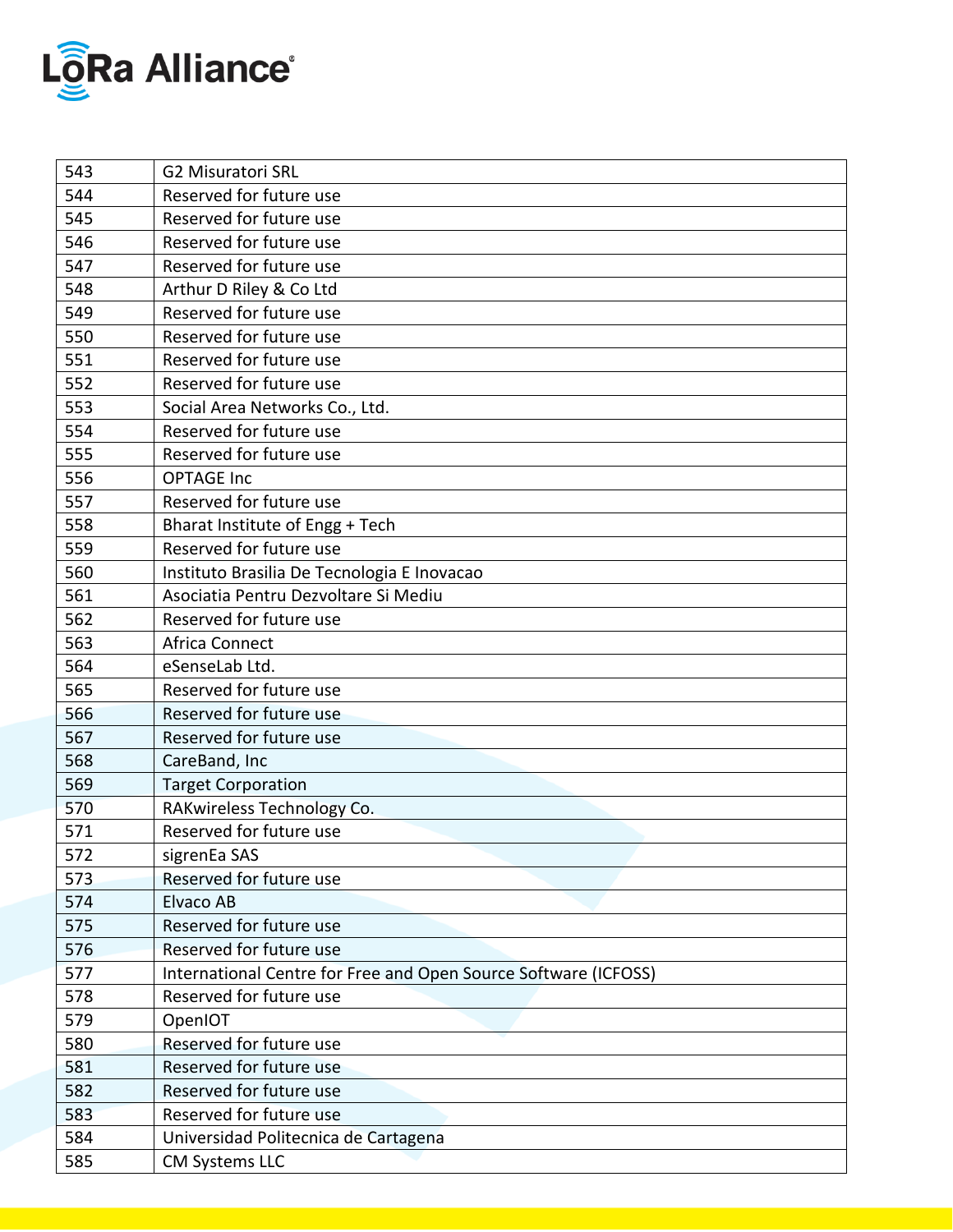

| 586 | Reserved for future use                      |
|-----|----------------------------------------------|
| 587 | Good Will Instrument Co., Ltd. (GWINSTEK)    |
| 588 | CoxCom, LLC d/b/a Cox2M                      |
| 589 | Reserved for future use                      |
| 590 | Alpha-Omega Technology GmbH & Co.KG          |
| 591 | Reserved for future use                      |
| 592 | Reserved for future use                      |
| 593 | Reserved for future use                      |
| 594 | Reserved for future use                      |
| 595 | ST Electronics (Info-Comm Systems) Pte. Ltd. |
| 596 | Reserved for future use                      |
| 597 | ZTACOM Co., Ltd.                             |
| 598 | <b>Boston Networks Limited</b>               |
| 599 | Reserved for future use                      |
| 600 | Reserved for future use                      |
| 601 | Ursalink Technology Co., Ltd.                |
| 602 | DataAlliance Inc.                            |
| 603 | Carlo Gavazzi Controls S.p.A.                |
| 604 | Cavagna Group SPA                            |
| 605 | <b>JSC Axioma Metering</b>                   |
| 606 | Reserved for future use                      |
| 607 | Reserved for future use                      |
| 608 | <b>TATA Communications</b>                   |
| 609 | Sontex SA                                    |
| 610 | <b>University Grenoble Alpes</b>             |
| 611 | Holy Cross of Davao                          |
| 612 | Reserved for future use                      |
| 613 | Browan Communication Incorp.                 |
| 614 | Reserved for future use                      |
| 615 | ZXCLAA Technology Co.Ltd.                    |
| 616 | Reserved for future use                      |
| 617 | Reserved for future use                      |
| 618 | Reserved for future use                      |
| 619 | Keysight Technologies                        |
| 620 | Reserved for future use                      |
| 621 | Reserved for future use                      |
| 622 | Reserved for future use                      |
| 623 | Reserved for future use                      |
| 624 | <b>ITK IOT</b>                               |
| 625 | Sensative AB                                 |
| 626 | Reserved for future use                      |
| 627 | Reserved for future use                      |
| 628 | Reserved for future use                      |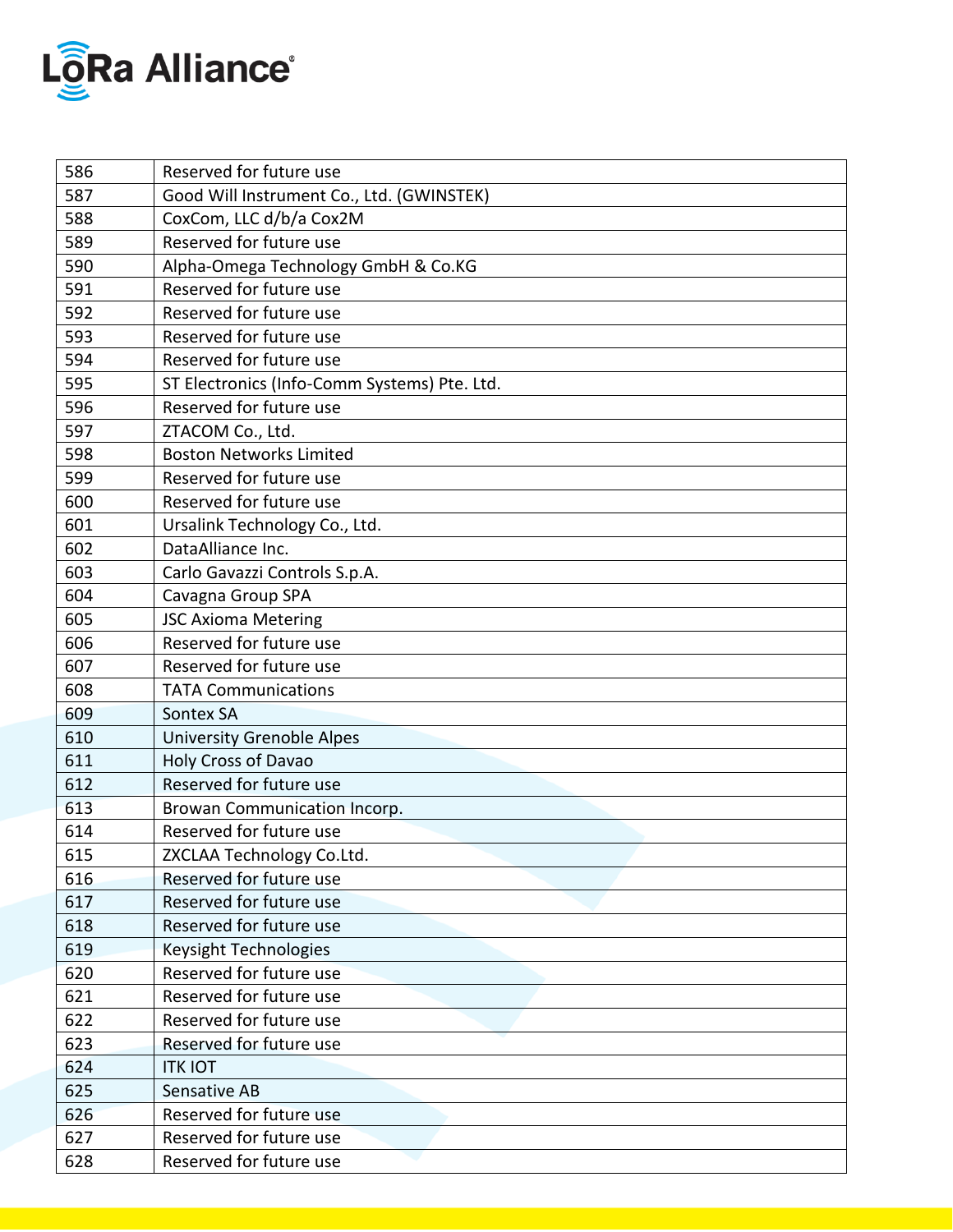

| 629 | Reserved for future use                                                     |
|-----|-----------------------------------------------------------------------------|
| 630 | Reserved for future use                                                     |
| 631 | <b>Vertical M2M</b>                                                         |
| 632 | Telkom Indonesia                                                            |
| 633 | Reserved for future use                                                     |
| 634 | Dish Network                                                                |
| 635 | Reserved for future use                                                     |
| 636 | Reserved for future use                                                     |
| 637 | Reserved for future use                                                     |
| 638 | Reserved for future use                                                     |
| 639 | ISA Co., Ltd.                                                               |
| 640 | Reserved for future use                                                     |
| 641 | Reserved for future use                                                     |
| 642 | LINZ STROM GAS WARME GmbH fur Energiedienstleistungen und Telekommunikation |
| 643 | Reserved for future use                                                     |
| 644 | Reserved for future use                                                     |
| 645 | <b>Apator Miitors ApS</b>                                                   |
| 646 | Reserved for future use                                                     |
| 647 | Reserved for future use                                                     |
| 648 | Reserved for future use                                                     |
| 649 | <b>HTW Berlin</b>                                                           |
| 650 | Hong Kong Applied Science and Technology Research Institute                 |
| 651 | Reserved for future use                                                     |
| 652 | Teneo IoT                                                                   |
| 653 | Reserved for future use                                                     |
| 654 | Reserved for future use                                                     |
| 655 | Reserved for future use                                                     |
| 656 | Reserved for future use                                                     |
| 657 | Reserved for future use                                                     |
| 658 | Reserved for future use                                                     |
| 659 | Yosensi Sp. z o.o.                                                          |
| 660 | Netze BW GmbH                                                               |
| 661 | Alliot Technologies Ltd                                                     |
| 662 | Reserved for future use                                                     |
| 663 | Reserved for future use                                                     |
| 664 | Reserved for future use                                                     |
| 665 | Reserved for future use                                                     |
| 666 | Reserved for future use                                                     |
| 667 | Reserved for future use                                                     |
| 668 | Reserved for future use                                                     |
| 669 | Reserved for future use                                                     |
| 670 | Reserved for future use                                                     |
| 671 | Reserved for future use                                                     |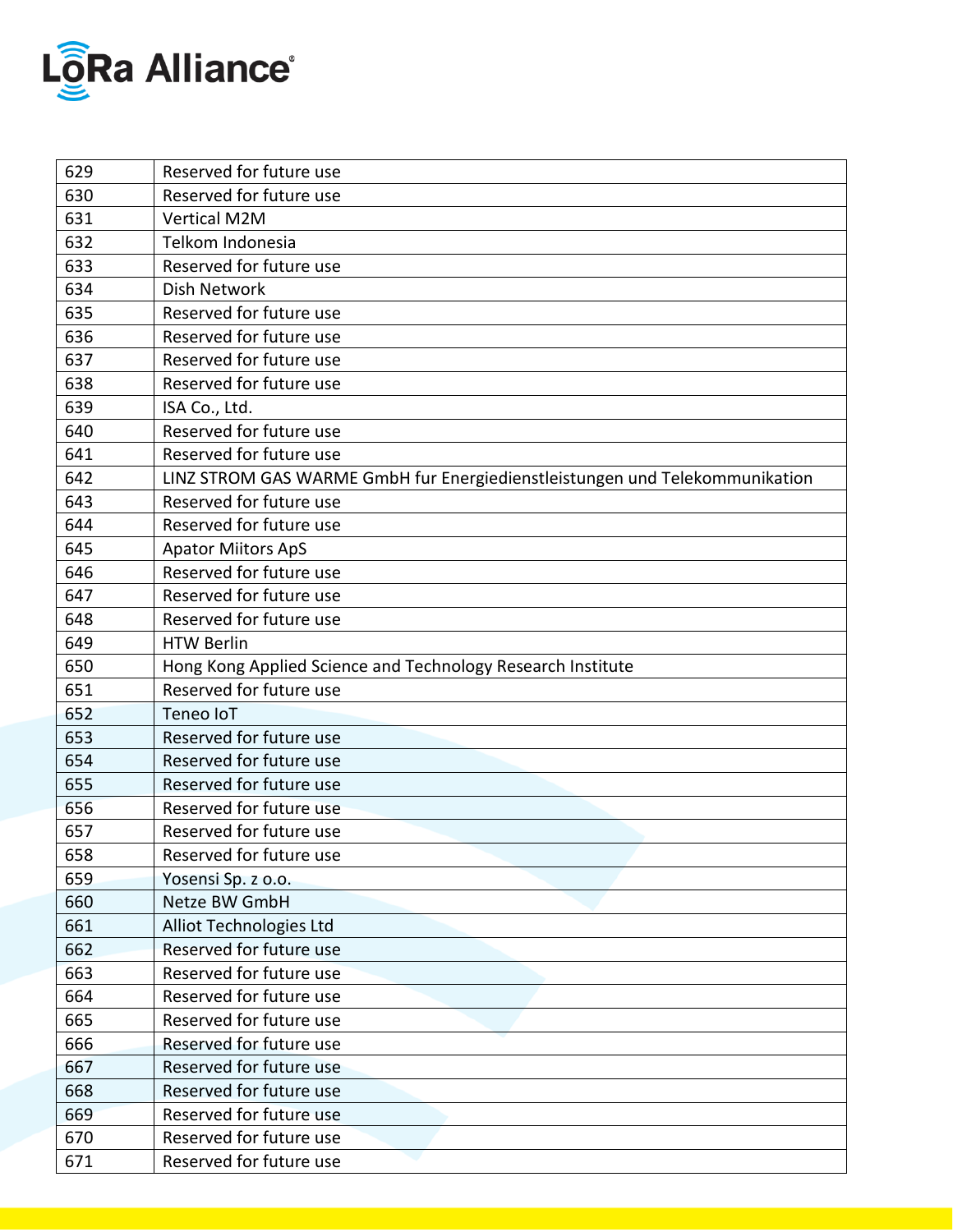

| 672 | Reserved for future use            |
|-----|------------------------------------|
| 673 | Reserved for future use            |
| 674 | Reserved for future use            |
| 675 | WIKA Alexander Wiegand SE & Co. KG |
| 676 | Dragino Technology Co., Limited    |
| 677 | Reserved for future use            |
| 678 | Reserved for future use            |
| 679 | Nesten, Inc.                       |
| 680 | Reserved for future use            |
| 681 | Allegheny County Airport Authority |
| 682 | Reserved for future use            |
| 683 | Reserved for future use            |
| 684 | <b>OXIT LLC</b>                    |
| 685 | Reserved for future use            |
| 686 | Reserved for future use            |
| 687 | Reserved for future use            |
| 688 | PHOENIX CONTACT Electronics GmbH   |
| 689 | Reserved for future use            |
| 690 | TKF (Twentsche Babelfabriek) B.V.  |
| 691 | <b>IoT Ventures Ltd</b>            |
| 692 | Arduino SA                         |
| 693 | Reserved for future use            |
| 694 | Reserved for future use            |
| 695 | Small Data Garden Oy               |
| 696 | Reserved for future use            |
| 697 | Reserved for future use            |
| 698 | eBZ GmbH                           |
| 699 | Intracom S.A. Telecom Solutions    |
| 700 | <b>HEIG-VD</b>                     |
| 701 | Reserved for future use            |
| 702 | Terre des Hommes Foundation        |
| 703 | Reserved for future use            |
| 704 | Reserved for future use            |
| 705 | Reserved for future use            |
| 706 | Danalto Limited                    |
| 707 | Aloxy                              |
| 708 | <b>IMBuildings B.V.</b>            |
| 709 | Saft                               |
| 710 | <b>Mesura Metering Srl</b>         |
| 711 | Reserved for future use            |
| 712 | Reserved for future use            |
| 713 | Internet Initiative Japan Inc.     |
| 714 | AMAZON Web Services, Inc. (AWS)    |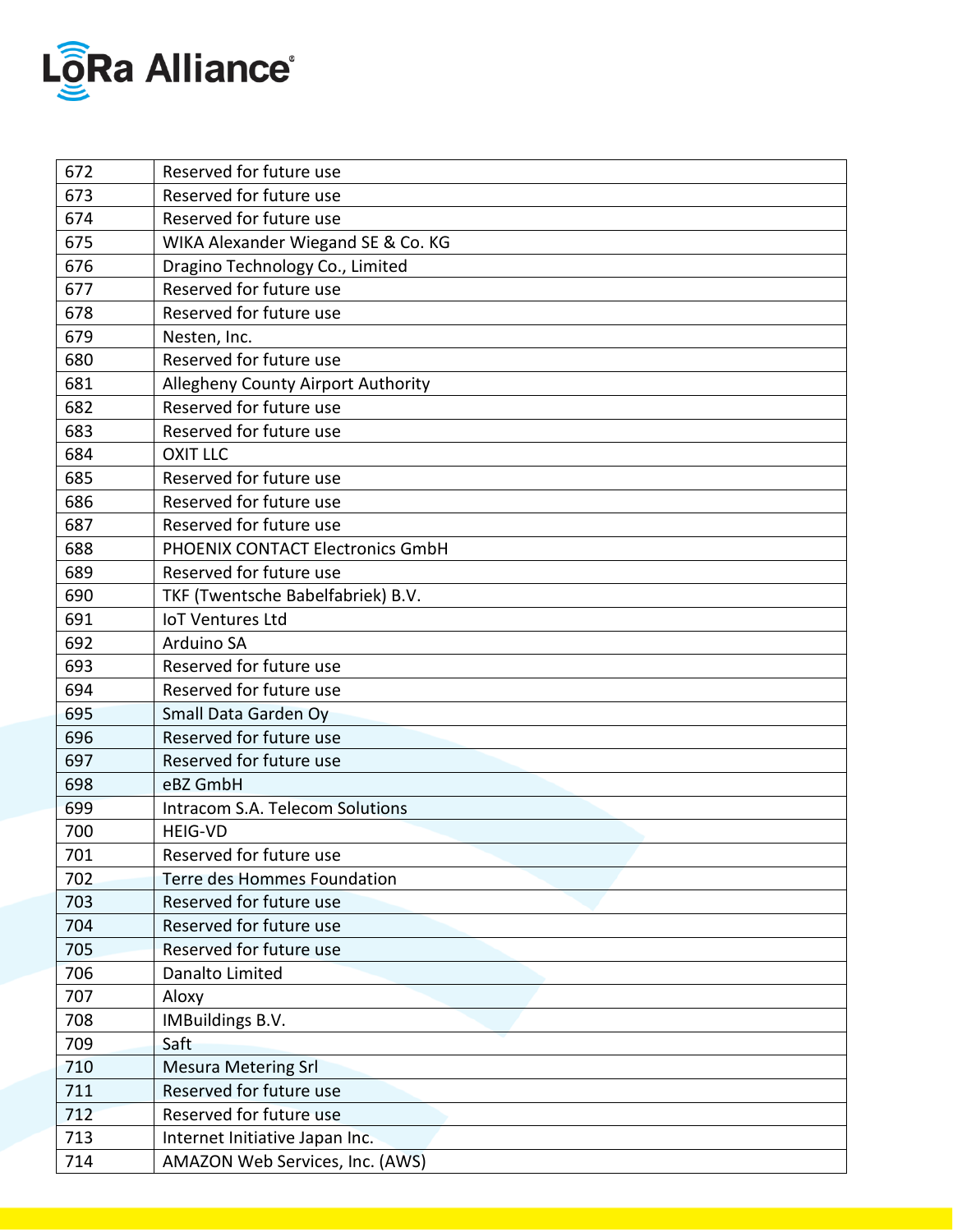

| 715 | Alperia Fiber Srl                                  |
|-----|----------------------------------------------------|
| 716 | <b>Enless Wireless</b>                             |
| 717 | Reserved for future use                            |
| 718 | Sichuan Changhong Network Technologies Co., Ltd.   |
| 719 | <b>Cicor Group</b>                                 |
| 720 | Reserved for future use                            |
| 721 | Intel Corporation                                  |
| 722 | Reserved for future use                            |
| 723 | Rubicon Systems Australia PTY LTD                  |
| 724 | Siterwell Electronics Co., Ltd                     |
| 725 | Reserved for future use                            |
| 726 | Luxshare-ICT, Inc                                  |
| 727 | <b>Interlink Electronics</b>                       |
| 728 | <b>Unitron NV</b>                                  |
| 729 | Reserved for future use                            |
| 730 | Reserved for future use                            |
| 731 | Indian Institute of Technology Bombay              |
| 732 | Soluciones y Servicios Integrales Telco SA de CV   |
| 733 | Afghan Wireless Communication Company              |
| 734 | Reserved for future use                            |
| 735 | Reserved for future use                            |
| 736 | Konnex Enterprises Inc.                            |
| 737 | Hangzhou Watermeter Co., Ltd.                      |
| 738 | Financiere de l'Ombre                              |
| 739 | <b>STEINEL Solutions AG</b>                        |
| 740 | Nokeval Oy                                         |
| 741 | Hawle Armaturen AG                                 |
| 742 | SSE Contracting Limted t/a Mayflower Smart Control |
| 743 | <b>RSAWEB</b>                                      |
| 744 | Seeed Technology Co., Ltd                          |
| 745 | <b>ICE Gateway GmbH</b>                            |
| 746 | Shenzhen HOPE Microelectronics Co., Ltd            |
| 747 | Lysir ehf                                          |
| 748 | Kamstrup A/S                                       |
| 749 | Adafruit Industries                                |
| 750 | Elvexys SA                                         |
| 751 | Reserved for future use                            |
| 752 | Reserved for future use                            |
| 753 | First Snow Co., Ltd                                |
| 754 | <b>Evkalipt R</b>                                  |
| 755 | Compsesa                                           |
| 756 | <b>British Telecommunications Plc</b>              |
| 757 | Deepsenxe International Ltd.                       |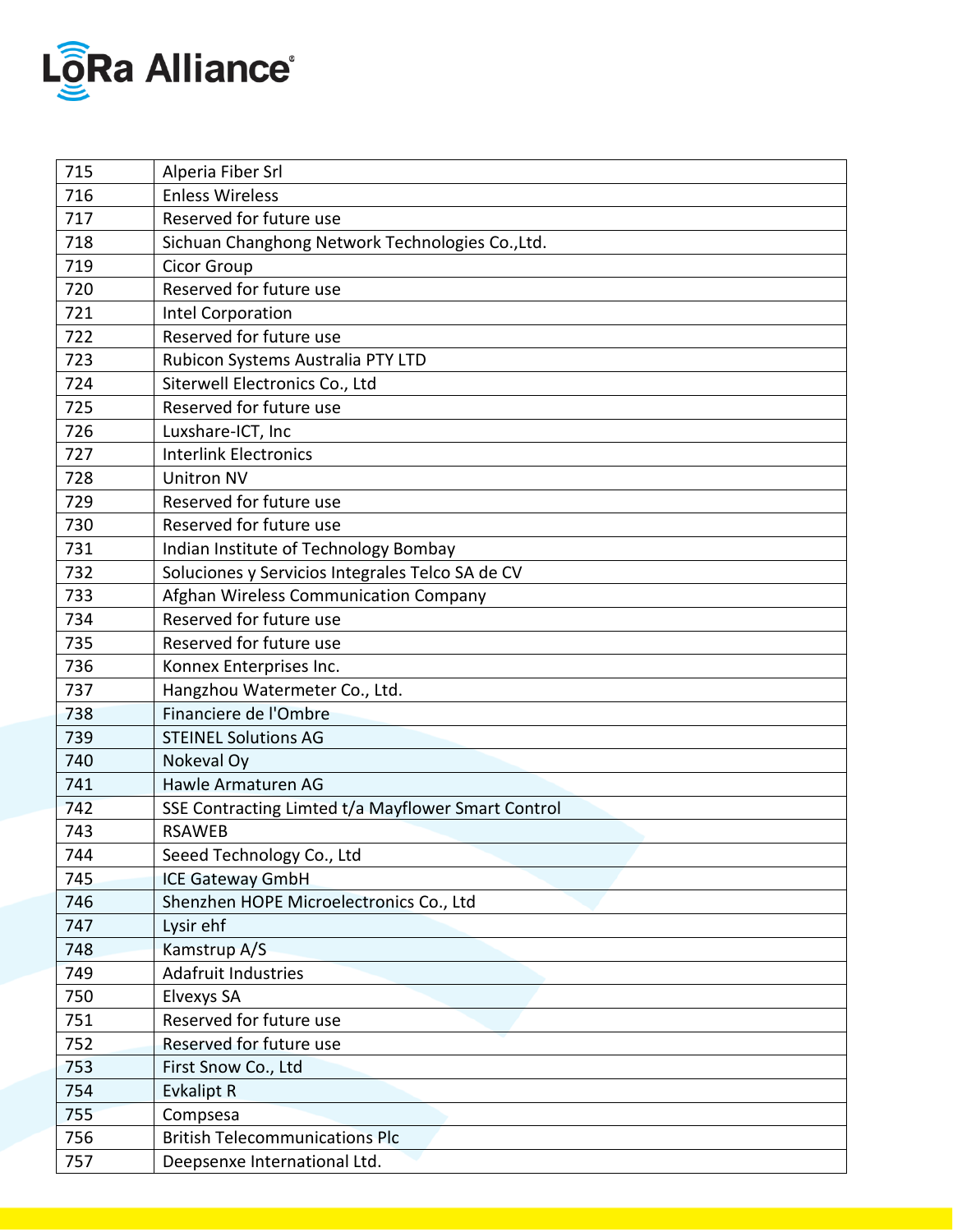

| 758 | <b>LACROIX Group</b>                                  |
|-----|-------------------------------------------------------|
| 759 | <b>IoT Aonchip SL</b>                                 |
| 760 | <b>CYSEC SA</b>                                       |
| 761 | InVue                                                 |
| 762 | Hamnet Gauteng South                                  |
| 763 | Universidade Federal do Ceara UFC - Campus Sobral     |
| 764 | <b>DZG Metering GmbH</b>                              |
| 765 | <b>Gold Information Technology Group</b>              |
| 766 | LUNA ELEKTRIK ELEKTRONIK SAN VE TIC A.S.              |
| 767 | Perth IoT Network (PIoTCN)                            |
| 768 | <b>DIREXIOT</b>                                       |
| 769 | Baumer Bourdon-Haenni                                 |
| 770 | Sensor Networks, Inc.                                 |
| 771 | <b>UPLINK Network GmbH</b>                            |
| 772 | Reserved for future use                               |
| 773 | NALTEC, Inc.                                          |
| 774 | Vutiliti                                              |
| 775 | Chevron                                               |
| 776 | ZataFi Communications, LLC                            |
| 777 | University of Surrey                                  |
| 778 | <b>One Network</b>                                    |
| 779 | PRIOT AG                                              |
| 780 | Alternative Energy Innovations S.L.                   |
| 781 | Reserved for future use                               |
| 782 | <b>SG Wireless Limited</b>                            |
| 783 | Pepperl+Fuchs SE                                      |
| 784 | <b>VEGA Grieshaber KG</b>                             |
| 785 | uTerminal AG                                          |
| 786 | Moko Technology Ltd                                   |
| 787 | talam, Auroville Centre for Scientific Research Trust |
| 788 | Reserved for future use                               |
| 789 | Deeptrack S.L.U.                                      |
| 790 | <b>DTDS Technology Pte Ltd</b>                        |
| 791 | <b>Carnegie Mellon University</b>                     |
| 792 | American Farm School                                  |
| 793 | Danang International Institute of Technology (DNIIT)  |
| 794 | Reserved for future use                               |
| 795 | University of REIMS                                   |
| 796 | Heyliot                                               |
| 797 | Asystom                                               |
| 798 | Zenseio LLC                                           |
| 799 | Reserved for future use                               |
| 800 | KS Technologies, LLC                                  |